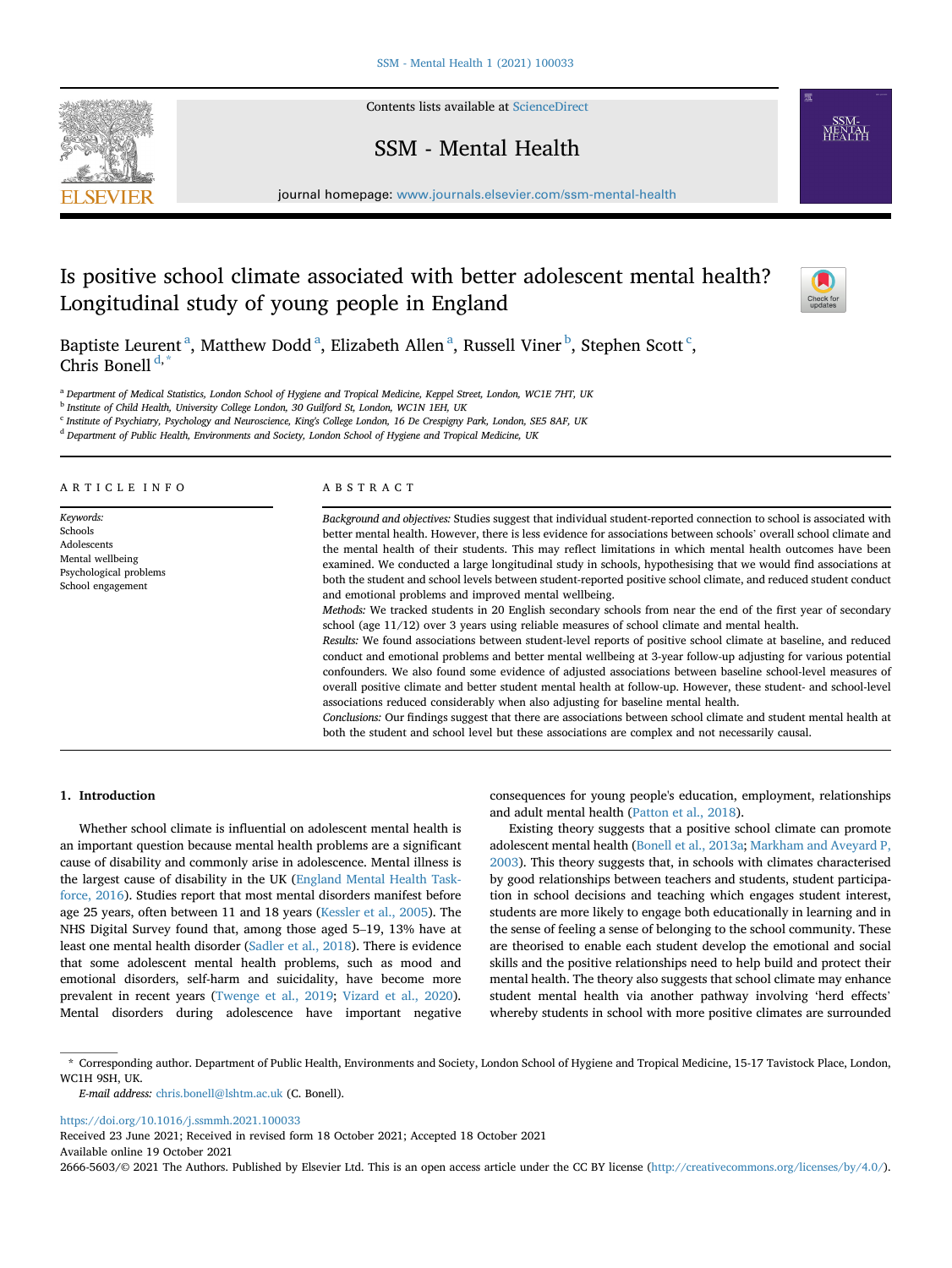by other students who are more engaged and themselves have stronger social and emotional skills and supportive social relationships.

However, this theorisation of positive school climate generating mental health benefits is not currently supported by empirical evidence. Although there is consistent evidence that, at an individual level, student connection to school and educational engagement are associated with better mental health [\(Aldridge](#page-6-1) & [McChesney, 2018](#page-6-1); [Kidger et al., 2012\)](#page-7-7), there are few studies and less evidence that adolescent mental health varies between schools or is associated with school-level measures of positive school climate [\(Kidger et al., 2012](#page-7-7)). This contrasts with the evidence for other areas of health, where there is consistent evidence for associations between positive school-level climate and lower rates of student smoking, alcohol and drug use, violence and sexual risk behaviours [\(Bonell et al., 2013b](#page-6-2); [Coulter et al., 2016](#page-6-3); [Peterson et al., 2020](#page-7-8)). It may be that the associations between school climate and anti-social behaviours, such as violence and smoking, really are stronger than are associations between school climate and mental health outcomes perhaps because these outcomes are affected by but can also affect the school climate. However, it may instead be that mental health outcomes are just as strongly associated with, and causally related to, school climate but that existing studies have failed to detect such associations.

It is plausible that schools do influence mental health. Young people spend the greatest proportion of their waking hours in school ([Rutter](#page-7-9) [et al., 1979](#page-7-9)). Schools have the potential to support mental health via positive friendships and learning new skills, which tend to improve mental health [\(Prati et al., 2018](#page-7-10)) as well as via schools enabling learning of social skills and emotional self-management ([Durlak et al., 2011\)](#page-6-4). Schools will also vary in the extent to which students have negative experiences, such as bullying and educational disengagement, which can harm mental health [\(Modin et al., 2018\)](#page-7-11).

However, a systematic review by Kidger et al. (2012) found five studies examining associations between school-level exposures and student mental health, finding little evidence of such associations ([Kidger](#page-7-7) [et al., 2012\)](#page-7-7). One longitudinal study of Australian adolescents included in this review reported an association between school attended and student depression but with much greater variance between students than between schools [\(Roeger et al., 2001\)](#page-7-12). Also included in this review, two large US longitudinal studies of high school students found no associations between school-level exposures and mental health outcomes: one of these studies finding no association between a school-level measure of positive climate and negative mental health (depression, anger or negative coping) [\(Cook et al., 2002](#page-6-5)), and the other study finding no association between a measure of school-level supportive environment and suicidal behaviours [\(Winfree](#page-7-13) & [Jiang, 2010\)](#page-7-13). Two longitudinal US studies, also included in the review, reported associations contrary to those hypothesised. The first reported higher rates of adolescent depression and suicide in small compared with large schools (whereas the study authors had hypothesised that small schools would support better mental health because they are characterised by more dense networks of supportive relationships) ([Terling Watt, 2003\)](#page-7-14). The second reported that increased student depression was associated with a supportive school environment [\(Kasen et al., 1990](#page-7-15)). Overall, the review found stronger evidence for student mental health being associated with individual-level than school-level educational exposures [\(Kidger et al.,](#page-7-7) [2012\)](#page-7-7)

More recently, a Scottish study tracking individuals from school into middle age found no association between school attended and adult selfrated mental health ([Dundas et al., 2014\)](#page-6-6). Another study reported that young people from sexual minorities living in US states and cities where schools had school climates characterised by safe spaces and gay-straight alliances self-reported lower rates of suicidal thoughts. However, this research did not explore more general measures of mental health or examine school-level influences ([Hatzenbuehler et al., 2014\)](#page-7-16).

In contrast, there is some evidence that interventions which aim to modify the school social environment, building supportive relationships and student participation, can improve student mental wellbeing, and

reducing conduct and emotional problems ([Bonell et al., 2013c,](#page-6-7) [2018;](#page-6-8) [O'Reilly et al., 2018](#page-7-17); [Shinde et al., 2018\)](#page-7-18).

The lack of consistent evidence for associations between school-level climate and mental health might be explained by limitations in existing observational studies. Few studies have examined the mental health outcomes most plausibly impacted by school social environment, such as conduct and emotional problems and mental wellbeing ([Bonell et al.,](#page-6-9) [2019a](#page-6-9)). Variation in such outcomes might be more likely to be explained by current environment factors than might be the case with outcomes such as depression and anxiety with more variance explained genetic factors and early childhood environments ([Franic et al., 2010\)](#page-7-19). It may also be that some of the outcomes examined in previous studies, including depression and suicidality, are less prevalent than outcomes such as conduct problems, so that studies have lacked the statistical power to examine associations with school climate. Previous studies have not used established measures of school climate. As a result, exposure misclassification might be another factor in their not reporting associations between this and mental health outcomes.

To attempt to address these limitations in the existing evidence, we examined the association between student- and school-level measures of positive school climate and adolescent mental health, drawing on a large longitudinal study data tracking students from age 11/12 years (when students were nearing the end of their first year at secondary school) to age 14/15 years in English secondary schools [\(Bonell et al., 2018](#page-6-8)). This study assessed student-reported school climate (in terms of good student-teacher relationships, sense of school belonging, student participation in decisions and commitment to learning) at baseline, providing a student-level measure of positive climate and also an aggregated school-level measure (calculated from the mean across students). The study measured student self-reported mental wellbeing, and conduct and emotional problems at baseline and at follow-up 36 months later. Hence it was possible to examine the temporality of any associations between school climate and changes in our outcomes while adjusted for potential confounding from socio-demographic factors and baseline mental health.

This paper aimed to test two main hypotheses. Firstly, we hypothesised that, at the individual level, student-reported school climate at baseline would be positively associated with decreased conduct and emotional problems and increased mental wellbeing at follow-up. Secondly, we hypothesised that there would be an adjusted association at the school level between positive overall school climate at baseline and better mental health at follow-up independent of any individual-level association between student-reported climate and mental health.

### 2. Materials and methods

### 2.1. Design

Our study involved a secondary analysis of data from the control arm of the INCLUSIVE randomised controlled trial of a whole-school bullying prevention intervention ([Bonell et al., 2018\)](#page-6-8). We restricted analysis to the control arm because: the intervention in question was effective in promoting various measures of mental health including reducing conduct and emotional problems and improving mental wellbeing so it would not be appropriate to analyse both arms together. We did not think it worthwhile to report a separate analysis focused on the intervention arm because the generalisability of any findings would be extremely limited given that the intervention is currently scaled up in very few schools.

The trial was registered with the ISRCTN registry (10751359). Forty secondary schools, representative of those in south-east England, were randomly allocated after baseline surveys 1:1 to intervention or control (usual treatment) arms (mean 196 students per school; range 102–257). The intervention and the trial ran for 36 months. All students deemed competent by their teachers to decide whether to give informed consent for participation were invited to complete surveys at baseline (age <sup>11</sup>–12) and at 24- and 36-month follow-up. Students consenting to participate and not withdrawn by parents completed paper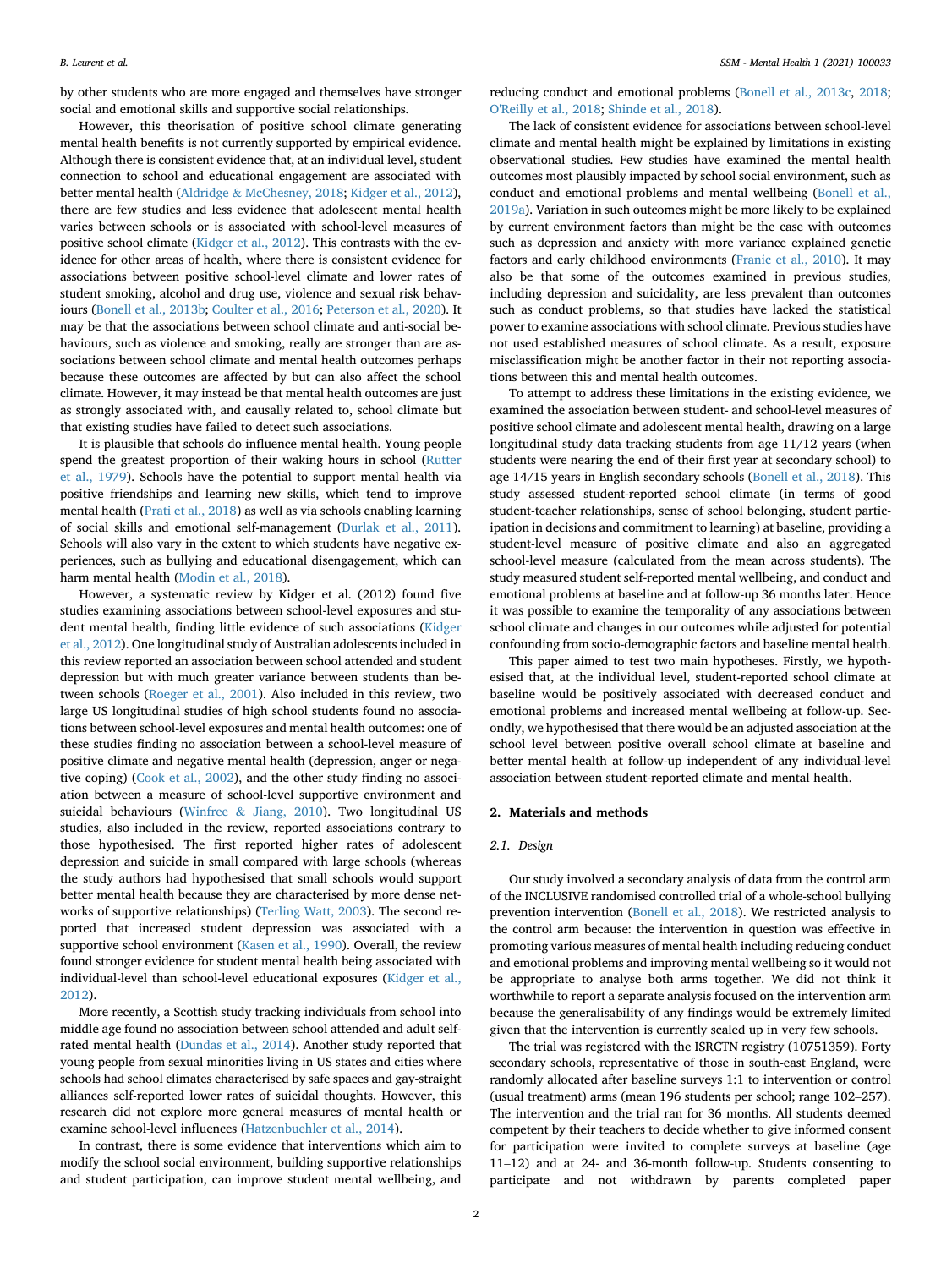questionnaires in classes in private, supported by trained researchers, with teachers present but unable to read responses. The trial was approved by University College London ethics committee (ref. 5248/ 001). Full methods are reported elsewhere ([Bonell et al., 2018\)](#page-6-8). Our secondary analysis draws on baseline and 36-month follow-up data. Reporting aligns with STROBE guidelines ([von Elim et al., 2007](#page-6-10)).

### 2.2. Measures

We assessed school climate at baseline as our exposure, drawing on the Beyond Blue School Climate Questionnaire (BBSCQ) student selfreport measure ([Table 1\)](#page-2-0). This scale involves four subscales assessing relationships with teachers, sense of belonging in the school community, student participation in school decisions and student commitment to learning. Each subscale was based on 4–10 items ([Table 1](#page-2-0)). The subscale score was calculated as the average of these items. The overall BBSCQ

<span id="page-2-0"></span>Table 1

Beyond blue school climate scale.

| Subscale                    | Item                                                                                  | Response                                    |
|-----------------------------|---------------------------------------------------------------------------------------|---------------------------------------------|
| Relationships (10<br>items) | My teachers are fair in dealing with<br>students                                      | 0 (totally disagree)<br>- 4 (totally agree) |
|                             | There's at least one teacher or other                                                 |                                             |
|                             | adult in this school I can talk to if I have<br>a problem                             |                                             |
|                             | I feel I can go to my teacher with the                                                |                                             |
|                             | things that are on my mind                                                            |                                             |
|                             | In this school, teachers believe all                                                  |                                             |
|                             | students can learn                                                                    |                                             |
|                             | In this school, students' ideas are                                                   |                                             |
|                             | listened to and valued                                                                |                                             |
|                             | In this school, teachers and students                                                 |                                             |
|                             | really trust one another                                                              |                                             |
|                             | In this school, teachers treat students                                               |                                             |
|                             | with respect                                                                          |                                             |
|                             | This school really cares about students                                               |                                             |
|                             | as individuals                                                                        |                                             |
|                             | Most of my teachers really listen to what                                             |                                             |
|                             | I have to say<br>I really like most of my teachers at this                            |                                             |
|                             | school                                                                                |                                             |
| Belonging (8                | I feel very different from most other                                                 |                                             |
| items)                      | students here                                                                         |                                             |
|                             | I can really be myself at this school                                                 |                                             |
|                             | Other students in this school take my                                                 |                                             |
|                             | opinions seriously                                                                    |                                             |
|                             | I am encouraged to express my own                                                     |                                             |
|                             | views in my class(es)                                                                 |                                             |
|                             | Most of the students in my class(es)                                                  |                                             |
|                             | enjoy being together                                                                  |                                             |
|                             | Most of the students in my class(es) are                                              |                                             |
|                             | kind and helpful<br>Most other students accept me as I am                             |                                             |
|                             | I feel I belong at this school                                                        |                                             |
| Commitment (4               | I try hard in school                                                                  |                                             |
| items)                      | Doing well in school is important to me                                               |                                             |
|                             | Continuing or completing my education                                                 |                                             |
|                             | is important to me                                                                    |                                             |
|                             | I feel like I am successful in this school                                            |                                             |
| Participation (6            | There are lots of chances for students at                                             |                                             |
| items)                      | my school to get involved in sports,                                                  |                                             |
|                             | clubs and other activities outside class                                              |                                             |
|                             | Teachers notice when students are doing                                               |                                             |
|                             | a good job and let them know about it                                                 |                                             |
|                             | At my school, students have a lot of                                                  |                                             |
|                             | chances to help decide and plan things<br>like school activities, events and policies |                                             |
|                             | Student activities at this school offer                                               |                                             |
|                             | something for everyone                                                                |                                             |
|                             | Students have a say in decisions                                                      |                                             |
|                             | affecting them at this school                                                         |                                             |
|                             | Students at this school are encouraged                                                |                                             |
|                             | to take part in activities, programs and                                              |                                             |
|                             | special events                                                                        |                                             |

score was calculated as the average of the four subscales with higher scores indicating a positive assessment of climate. This measure was developed in Australia ([Sawyer et al., 2010\)](#page-7-20) using questions from the Gatehouse ([Bond et al., 2004](#page-6-11)), Quality of School Life [\(Epstein](#page-6-12) & [McPartland, 1976](#page-6-12)), Patterns of Adaptive Learning ([Roeser et al., 1996\)](#page-7-21), Manitoba School Improvement Survey ([Earl et al., 2003\)](#page-6-13), and Psychological Sense of School Membership [\(Goodenow, 1993](#page-7-22)) instruments. A Cronbach's alpha for the scale of 0.85 was reported for the original Australian adolescent sample [\(Bond, 2011](#page-6-14)) and 0.80 for the present sample [\(Bonell et al., 2017](#page-6-15)). Previous analysis suggests this validly measures a health-promoting school climate [\(Bonell et al., 2019b\)](#page-6-16). Student-level measures of school climate rely on this scale while the school-level measure of school climate was created by averaging student responses to BBSCQ in each school.

We assessed student mental health at baseline and at 36 months using the Strengths and Difficulties Questionnaire (SDQ) as a measure of conduct and emotional problems ([Goodman, 2006](#page-7-23)), and the Short Warwick-Edinburgh Mental Wellbeing Scale (SWEMWBS) as a measure of mental wellbeing [\(Clarke et al., 2011\)](#page-6-17). The SDQ is a brief, validated instrument for detecting behavioural, emotional, and peer problems in children and adolescents, based on 20 four-choices items, with a total problems score ranging 0–40 and higher score indicating higher psychological difficulties. The SWEMWBS is a validated measure of

<span id="page-2-2"></span>

| abl<br>١€ |  |
|-----------|--|
|-----------|--|

| Baseline characteristics and outcomes at 36 months. |  |
|-----------------------------------------------------|--|
|-----------------------------------------------------|--|

|                                                                   |                   | Number observed | Mean or   | (SD or     |
|-------------------------------------------------------------------|-------------------|-----------------|-----------|------------|
|                                                                   | N                 | (%)             | frequency | $\%$       |
| School baseline characteristics ( $N = 20$ )                      |                   |                 |           |            |
| School size                                                       | 20                | $(100\%)$       | 1122      | (323)      |
| Proportion of students on<br>free school meals                    | 20                | $(100\%)$       | 0.36      | (0.18)     |
| <b>IDACI</b> score                                                | 20                | $(100\%)$       | 0.26      | (0.20)     |
| BBSCQ relationships with<br>teachers                              | 20                | (100%)          | 3.08      | (0.13)     |
| <b>BBSCQ</b> school belonging                                     | 20                | $(100\%)$       | 2.96      | (0.10)     |
| <b>BBSCO</b> student                                              | 20                | $(100\%)$       | 3.28      | (0.11)     |
| participation in decisions                                        |                   |                 |           |            |
| BBSCO commitment to<br>learning                                   | 20                | $(100\%)$       | 3.62      | (0.05)     |
| <b>BBSCO</b> Total                                                | 20                | $(100\%)$       | 3.25      | (0.08)     |
| Students baseline characteristics $(N = 3913)$                    |                   |                 |           |            |
| Sex                                                               | 3897 <sup>a</sup> | $(99.6\%)$      |           |            |
| Male                                                              |                   |                 | 1937      | (49.7%)    |
| Female                                                            |                   |                 | 1960      | $(50.3\%)$ |
| Ethnicity                                                         | 3899 <sup>a</sup> | $(99.6\%)$      |           |            |
| White British                                                     |                   |                 | 1648      | (42.3%)    |
| Other                                                             |                   |                 | 2251      | (57.7%)    |
| Family structure                                                  | 3318              | $(84.8\%)$      |           |            |
| Living with two parents                                           |                   |                 | 2388      | $(72.0\%)$ |
| Other                                                             |                   |                 | 930       | $(28.0\%)$ |
| Family affluence score                                            | 3244              | $(82.9\%)$      | 6.0       | (1.8)      |
| BBSCQ relationships with<br>teachers                              | 3326              | $(85.0\%)$      | 3.08      | (0.57)     |
| <b>BBSCQ</b> school belonging                                     | 3322              | $(84.9\%)$      | 2.97      | (0.57)     |
| <b>BBSCQ</b> student<br>participation in decisions                | 3311              | $(84.6\%)$      | 3.29      | (0.54)     |
| BBSCO commitment to<br>learning                                   | 3306              | (84.5%)         | 3.62      | (0.43)     |
| <b>BBSCO</b> Total                                                | 3282              | $(83.9\%)$      | 3.25      | (0.41)     |
| Conduct & emotional                                               | 3245              | $(82.9\%)$      | 11.0      | (6.0)      |
| problems                                                          |                   |                 |           |            |
| Mental wellbeing                                                  | 3208              | $(82.0\%)$      | 24.1      | (5.9)      |
| Students 36 months outcomes ( $N = 3913$ )<br>Conduct & emotional | 2989              |                 | 12.2      |            |
| problems                                                          |                   | $(76.4\%)$      |           | (6.1)      |
| Mental wellbeing                                                  | 2952              | $(75.4\%)$      | 22.9      | (6.1)      |

SD=Standard Deviation.

IDACI=Income Deprivation Affecting Children Index.<br>BBSCQ=Beyond Blue School Climate Questionnaire.

<span id="page-2-1"></span><sup>a</sup> For sex and ethnicity, answers reported at either time-point were used.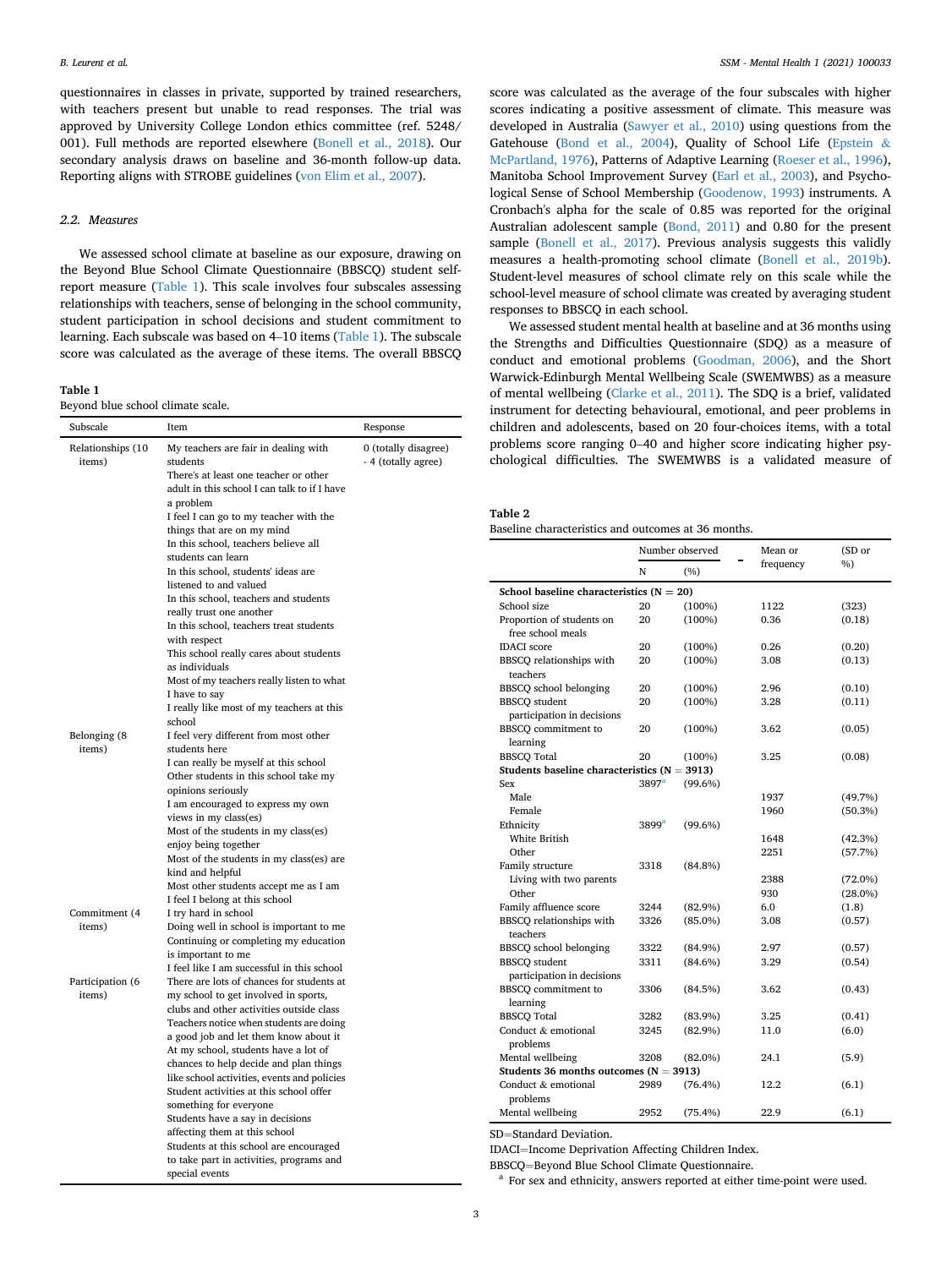<span id="page-3-1"></span><span id="page-3-0"></span>Associations between baseline student-level and school-level measures of school climate and student mental health at 36 months.

<span id="page-3-2"></span>

|                                  |                               |                     | Conduct & emotional problems<br>Mental wellbeing |                                |          |                                |              |                     |                               |                                |          |                                |              |          |                    |              |          |                           |       |
|----------------------------------|-------------------------------|---------------------|--------------------------------------------------|--------------------------------|----------|--------------------------------|--------------|---------------------|-------------------------------|--------------------------------|----------|--------------------------------|--------------|----------|--------------------|--------------|----------|---------------------------|-------|
|                                  |                               | Unadjusted analysis |                                                  | Adjusted analysis <sup>a</sup> |          | Adjusted analysis <sup>b</sup> |              | Unadjusted analysis |                               | Adjusted analysis <sup>a</sup> |          | Adjusted analysis <sup>b</sup> |              |          |                    |              |          |                           |       |
|                                  |                               | Coeffic.            | 95% CI                                           | $\mathbf{P}$                   | Coeffic. | 95% CI                         | $\mathbf{P}$ | Coeffic.            | 95% CI                        | $\mathbf{P}$                   | Coeffic. | 95% CI                         | $\mathbf{P}$ | Coeffic. | 95% CI             | $\mathbf{P}$ | Coeffic. | 95% CI                    | P     |
| Student<br>level<br><b>BBSCO</b> | Teacher<br>relationships      | $-1.85$             | $-2.47$<br>to<br>$-1.22$                         | < 0.001                        | $-1.86$  | $-2.47$<br>to<br>$-1.27$       | < 0.001      | $-0.1$              | $-0.58$<br>to 0.37            | 0.661                          | 1.39     | 0.79 to<br>1.98                | < 0.001      | 1.43     | $0.86$ to<br>2.02  | < 0.001      | 0.11     | $-0.42$ to<br>0.64        | 0.684 |
|                                  | School<br>belonging           | $-2.61$             | $-3.28$<br>to<br>$-1.93$                         | < 0.001                        | $-2.53$  | $-3.19$<br>to<br>$-1.87$       | < 0.001      | $-0.35$             | $-0.88$<br>to 0.18            | 0.194                          | 2.05     | 1.43 to<br>2.67                | < 0.001      | 2.00     | 1.41 to<br>2.61    | < 0.001      | 0.41     | $-0.16$ to<br>0.99        | 0.158 |
|                                  | Participation in<br>decisions | $-1.59$             | $-2.18$<br>to<br>$-0.99$                         | < 0.001                        | $-1.58$  | $-2.16$<br>to<br>$-1.01$       | < 0.001      | $-0.30$             | $-0.77$<br>to 0.17            | 0.208                          | 1.41     | $0.81$ to<br>2.01              | < 0.001      | 1.41     | $0.82$ to<br>2.00  | < 0.001      | 0.39     | $-0.12$ to<br>0.89        | 0.130 |
|                                  | Commitment to<br>learning     | $-3.70$             | $-4.70$<br>to                                    | < 0.001                        | $-3.58$  | $-4.55$<br>to                  | < 0.001      | $-1.30$             | $-2.06$<br>to                 | 0.001                          | 2.72     | 1.87 to<br>3.57                | < 0.001      | 2.71     | 1.88 to<br>3.56    | < 0.001      | 0.88     | $0.16$ to<br>1.59         | 0.017 |
|                                  | Overall                       | $-3.80$             | $-2.72$<br>$-4.87$<br>to                         | < 0.001                        | $-3.72$  | $-2.61$<br>$-4.77$<br>to       | < 0.001      | $-0.78$             | $-0.55$<br>$-1.57$<br>to 0.02 | 0.056                          | 2.97     | $2.00$ to<br>3.92              | < 0.001      | 2.97     | 2.03 to<br>3.91    | < 0.001      | 0.73     | $-0.08$ to<br>1.54        | 0.078 |
| School<br>level                  | Teacher<br>relationships      | $-2.65$             | $-2.71$<br>$-4.83$<br>to                         | 0.016                          | $-2.11$  | $-2.68$<br>$-3.79$<br>to       | 0.013        | $-1.04$             | $-2.87$<br>to 0.80            | 0.267                          | 2.25     | $-0.31$<br>to 4.83             | 0.085        | 1.57     | $-0.68$<br>to 3.82 | 0.172        | 0.89     | $-1.36$ to<br>3.14        | 0.439 |
| <b>BBSCQ</b>                     | School<br>belonging           | $-3.33$             | $-0.49$<br>$-6.41$<br>to<br>$-0.26$              | 0.033                          | $-2.00$  | $-0.44$<br>$-4.19$<br>to 0.18  | 0.072        | $-0.82$             | $-3.23$<br>to 1.59            | 0.505                          | 4.01     | $0.71$ to<br>7.31              | 0.017        | 2.70     | $-0.07$<br>to 5.48 | 0.056        | 1.90     | $-0.91\ {\rm to}$<br>4.71 | 0.184 |
|                                  | Participation in<br>decisions | $-4.08$             | $-6.41$<br>to<br>$-1.76$                         | 0.001                          | $-2.31$  | $-4.27$<br>to<br>$-0.34$       | 0.022        | $-1.07$             | $-3.29$<br>to 1.15            | 0.343                          | 4.73     | 2.08 to<br>7.38                | < 0.001      | 2.48     | $-0.12$<br>to 5.08 | 0.062        | 1.98     | $-0.59$ to<br>4.55        | 0.130 |
|                                  | Commitment to<br>learning     | $-7.80$             | $-14.4$<br>to<br>$-1.22$                         | 0.020                          | 3.35     | $-3.99$<br>to 10.7             | 0.371        | 3.70                | $-3.98$<br>to 11.39           | 0.345                          | 4.08     | $-3.94$<br>to 12.1             | 0.319        | $-6.12$  | $-15.5$<br>to 3.26 | 0.200        | $-4.77$  | $-13.71$<br>to 4.17       | 0.296 |
|                                  | Overall                       | $-5.59$             | $-8.81$<br>to<br>$-2.37$                         | 0.001                          | $-3.10$  | $-5.76$<br>to<br>$-0.45$       | 0.022        | $-1.36$             | $-4.33$<br>to 1.62            | 0.372                          | 5.61     | 1.74 to<br>9.48                | 0.004        | 2.99     | $-0.57$<br>to 6.57 | 0.100        | 2.05     | $-1.53$ to<br>5.64        | 0.262 |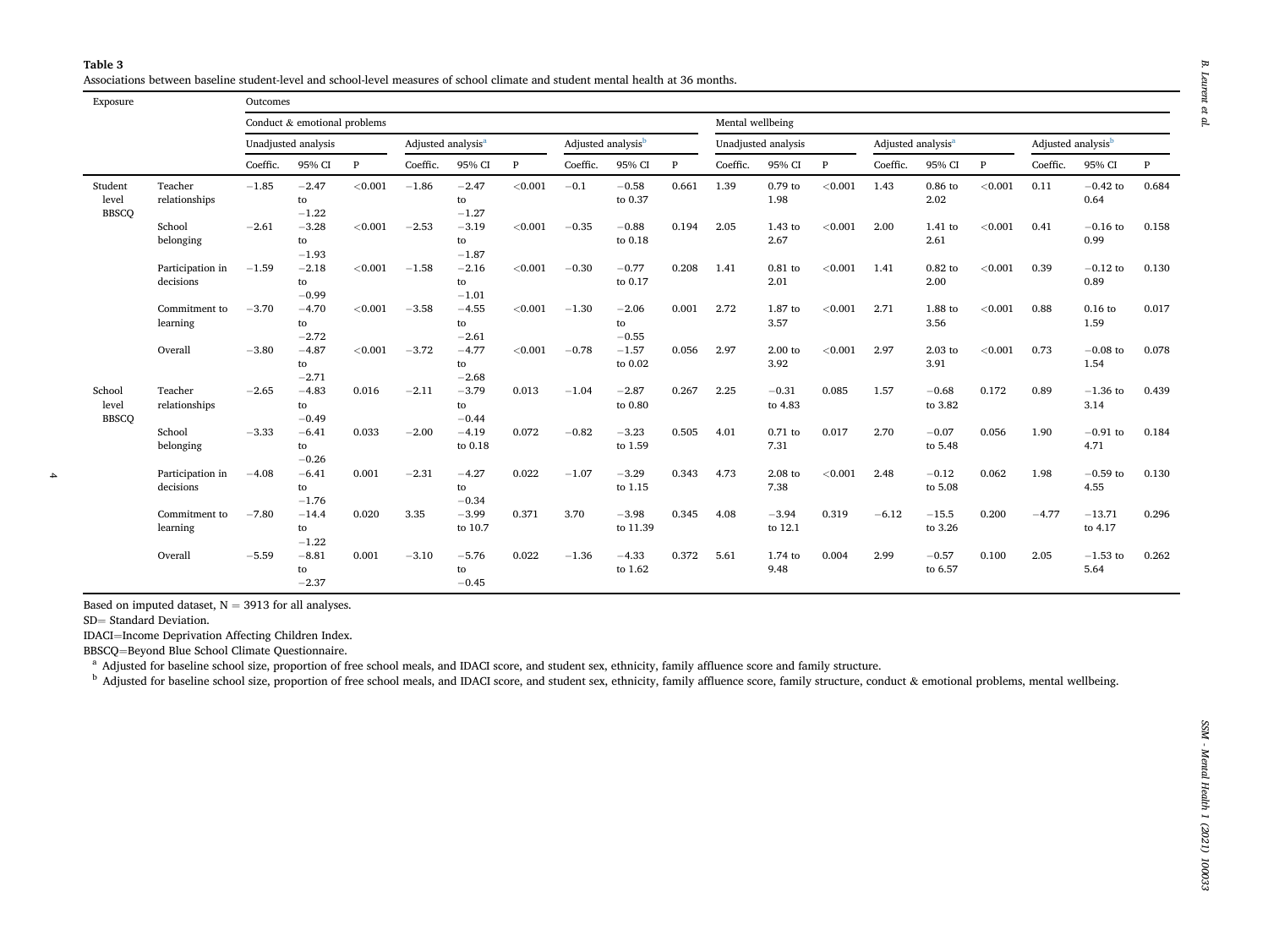#### <span id="page-4-3"></span>Table 4

Associations between baseline student-level differential climate score and school-level measures of school climate and student mental health at 36 months.

| Exposure                                                    |                               | Outcomes                       |                       |         |                                |                       |       |                                |                     |         |                                |                     |              |
|-------------------------------------------------------------|-------------------------------|--------------------------------|-----------------------|---------|--------------------------------|-----------------------|-------|--------------------------------|---------------------|---------|--------------------------------|---------------------|--------------|
|                                                             |                               | Conduct & emotional problems   |                       |         |                                | Mental wellbeing      |       |                                |                     |         |                                |                     |              |
|                                                             |                               | Adjusted analysis <sup>a</sup> |                       |         | Adjusted analysis <sup>b</sup> |                       |       | Adjusted analysis <sup>a</sup> |                     |         | Adjusted analysis <sup>b</sup> |                     |              |
|                                                             |                               | Coeffic.                       | 95% CI                | P       | Coeffic.                       | 95% CI                | P     | Coeffic.                       | 95% CI              | P       | Coeffic.                       | 95% CI              | $\mathbf{P}$ |
| Student level<br>differential<br>climate score <sup>c</sup> | Teacher<br>relationships      | $-1.85$                        | $-2.48$ to<br>$-1.23$ | < 0.001 | $-0.07$                        | $-0.55$ to<br>0.41    | 0.764 | 1.43                           | $0.85$ to<br>2.02   | < 0.001 | 0.09                           | $-0.45$ to<br>0.62  | 0.741        |
|                                                             | School<br>belonging           | $-2.54$                        | $-3.22$ to<br>1.86    | < 0.001 | $-0.34$                        | $-0.88$ to<br>0.20    | 0.214 | 2.00                           | 1.39 to<br>2.61     | < 0.001 | 0.39                           | $-0.19$ to<br>0.97  | 0.187        |
|                                                             | Participation in<br>decisions | $-1.56$                        | $-2.15$ to<br>$-0.96$ | < 0.001 | $-0.28$                        | $-0.75$ to<br>0.19    | 0.243 | 1.39                           | $0.79$ to<br>1.98   | < 0.001 | 0.36                           | $-0.15$ to<br>0.86  | 0.166        |
|                                                             | Commitment to<br>learning     | $-3.60$                        | $-4.58$ to<br>2.63    | < 0.001 | $-1.32$                        | $-2.08$ to<br>$-0.56$ | 0.001 | 2.73                           | 1.89 to<br>3.58     | < 0.001 | 0.89                           | $0.18$ to<br>1.61   | 0.015        |
|                                                             | Overall                       | $-3.74$                        | $-4.82$ to<br>2.66    | < 0.001 | $-0.76$                        | $-1.57$ to<br>0.05    | 0.067 | 2.97                           | $2.02$ to<br>3.92   | < 0.001 | 0.70                           | $-0.12$ to<br>1.52  | 0.092        |
| School level<br><b>BBSCQ</b>                                | Teacher<br>relationships      | $-2.20$                        | $-3.87$ to<br>$-0.54$ | 0.010   | $-1.04$                        | $-2.88$ to<br>0.79    | 0.263 | 1.63                           | $-0.67$ to<br>3.93  | 0.165   | 0.90                           | $-1.36$ to<br>3.15  | 0.435        |
|                                                             | School<br>belonging           | $-2.15$                        | $-4.3$ to<br>0.01     | 0.051   | $-0.88$                        | $-3.28$ to<br>1.52    | 0.473 | 2.80                           | $-0.01$ to<br>5.61  | 0.051   | 1.97                           | $-0.83$ to<br>4.76  | 0.168        |
|                                                             | Participation in<br>decisions | $-2.35$                        | $-4.3$ to<br>$-0.4$   | 0.018   | $-1.09$                        | $-3.31$ to<br>1.13    | 0.334 | 2.51                           | $-0.13$ to<br>5.16  | 0.063   | 2.00                           | $-0.57$ to<br>4.58  | 0.127        |
|                                                             | Commitment to<br>learning     | 3.13                           | $-4.11$ to<br>10.37   | 0.396   | 3.77                           | $-3.86$ to<br>11.40   | 0.333 | $-6.00$                        | $-15.35$<br>to 3.36 | 0.209   | $-4.81$                        | $-13.75$<br>to 4.12 | 0.291        |
|                                                             | Overall                       | $-3.29$                        | $-5.91$ to<br>$-0.67$ | 0.014   | $-1.47$                        | $-4.44$ to<br>1.50    | 0.331 | 3.12                           | $-0.56$ to<br>6.8   | 0.097   | 2.16                           | $-1.44$ to<br>5.75  | 0.240        |

Based on imputed dataset,  $N = 3913$  for all analyses.

IDACI=Income Deprivation Affecting Children Index.<br>BBSCQ=Beyond Blue School Climate Questionnaire.

<span id="page-4-0"></span><sup>a</sup> Adjusted for baseline school size, proportion of free school meals, and IDACI score, and student sex, ethnicity, family affluence score and family structure.

<span id="page-4-1"></span><sup>b</sup> Adjusted for baseline school size, proportion of free school meals, and IDACI score, and student sex, ethnicity, family affluence score, family structure, conduct & emotional problems, and mental wellbeing.

<span id="page-4-2"></span><sup>c</sup> Student BBSCQ score minus the school-mean BBSCQ score.

adolescent mental wellbeing based on seven five-option items, and scored 7–35, with higher score indicating higher positive mental wellbeing.

We assessed a number of baseline covariates in addition to baseline mental health: school size; proportion of students entitled to free school meals (as a measure of benefits entitlement among students' families); schools' local neighbourhood deprivation as measured by the Income Deprivation Affecting Children Index (IDACI) with high scores indicating more deprivation ([Department for Education, 2015\)](#page-6-18); student family affluence score (FAS) as a validated measure of socioeconomic status scored 0–9 with high scores indicating greater affluence ([Currie et al.,](#page-6-19) [2008\)](#page-6-19); student self-reported biological sex; student self-reported family structure (dichotomised to single/two parent); and student self-reported ethnicity (dichotomised to white British/other).

### 2.3. Analyses

We estimated the associations between our baseline exposures (student- and school-level reported school climate as measured by BBSCQ overall and subscales) and outcomes (student conduct and emotional problems measured by SDQ and mental wellbeing measured by SWEMWBS) at 36-month follow-up. As indicated earlier, the school-level measure of school climate was created by averaging student responses to BBSCQ in each school. We used mixed-effect linear regression including a random-effect by school to take into account the clustered structure of the data. We first examined unadjusted associations, then adjusted for the main covariates (baseline measures of school size, proportion of free school meals, and IDACI score, and student sex, ethnicity, family affluence score and family structure).

Students' baseline mental health (SDQ and SWEMWBS) was considered as both a potential confounder (because it could be independently associated with baseline school climate and subsequent student mental health) and also potentially on the causal pathway between school climate and subsequent mental health (because mental health at baseline

may have been already influenced by the general school climate which students had been experiencing for almost a year before baseline surveys). We therefore ran two adjusted models, one with and one without adjustment for baseline mental health.

We then examined the associations between our outcomes and each of our baseline measures of student- and school-level reported school climate in a further adjusted model including student- and school-level measures of school climate. To better separate the effect from the school-climate to the individual responses, we created a differential student score, defined by the student BBSCQ score minus the schoolmean BBSCQ score (on each subscale). We then fitted a regression model including both the school-level BBSCQ, and the differential student score as well as the other covariates.

Given the open-cohort nature of the trial (some students left and some joined the school during follow-up), not all students completed both baseline and 36-month surveys. All students (who completed either and the baseline or 36-month follow-up) were included in the analysis and missing data were imputed. All analyses except descriptive statistics were based on multiply imputed data. Joint modelling multi-level imputation was used to take into account clustering by school. Variables included in the imputation models included the school and students' characteristics, student-reported school climate and the outcomes at baseline and 36 months. A set of 30 imputations was performed and results were combined using Rubin's rules. Given the multiple statistical significance tests conducted, no rigid statistical significance threshold was used but results were interpreted in light of the overall pattern of the estimated associations. All analyses were conducted in Stata v16 [\(StataCorp, 2019](#page-7-24)), except the multilevel multiple imputation, which was conducted in R [\(R Core](#page-7-25) [Team, 2020](#page-7-25)) using the jomo package [\(Quartagno et al., 2019](#page-7-26)).

### 3. Results

Surveys were completed by 3347 (92.8%) students at baseline and 3087 (85.0%) at follow-up. Our analysis was based on 3913 students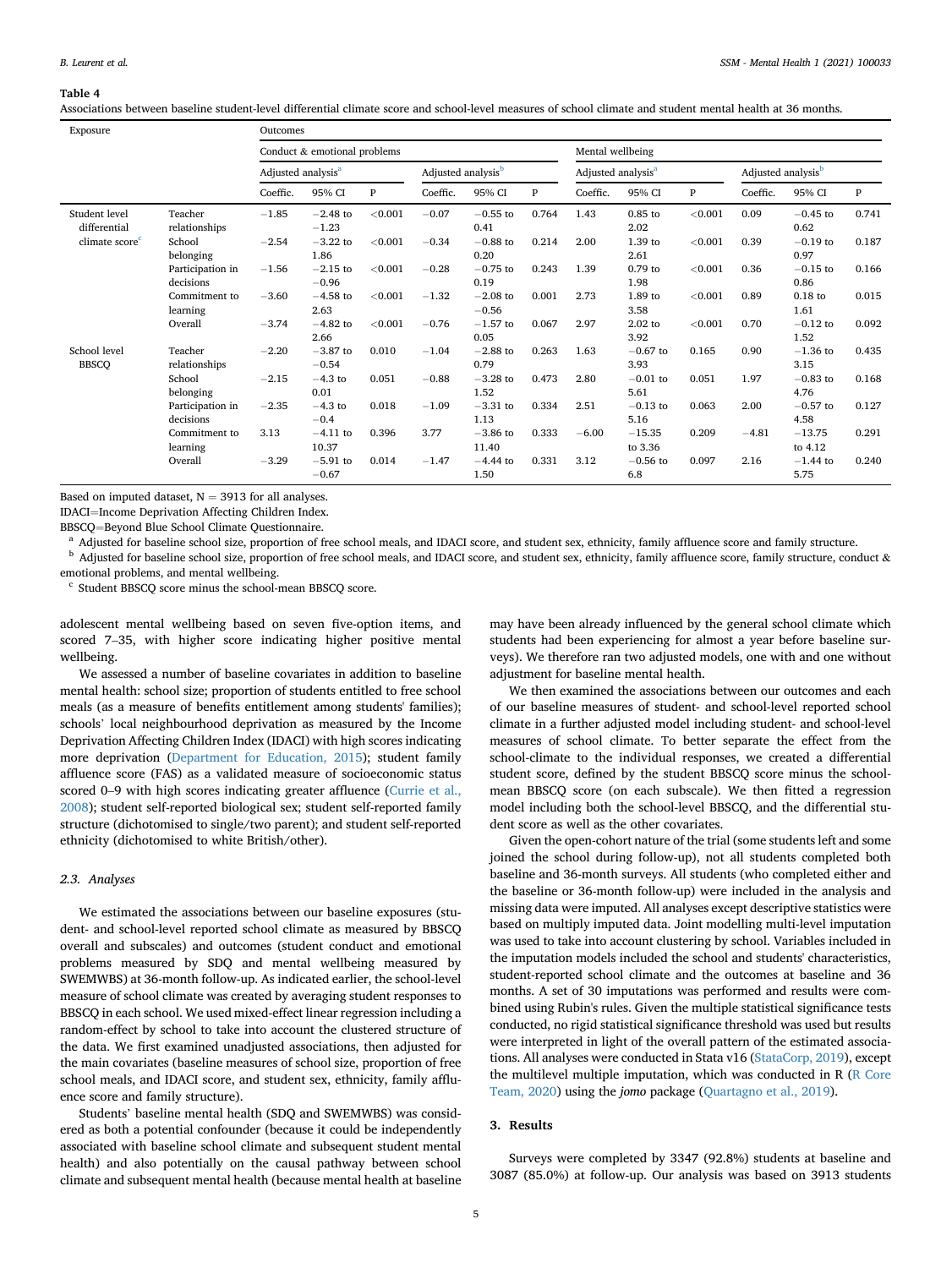from the 20 control schools with sufficient data for the analyses in question. Of these, 3335 (85.2%) completed the baseline survey, and 3034 (77.5%) the 36 months' survey ([Table 2](#page-2-2)). Data were available at both time-points for 2481 students (63.4%). There was an equal proportion of male and female students, 42.3% were of white British ethnicity and 72.0% living with two parents. Mean FAS was 6.0  $(SD = 1.8)$ . At baseline, the mean BBSCQ overall score was 3.25  $(SD = 0.41)$ . At 36-month follow-up, the mean conduct and emotional problems (SDQ) score was  $12.2$  (SD = 6.1), and mean mental wellbeing (SWEMWBS) was  $22.9$  (SD = 6.1).

In the unadjusted analysis, student-level reported positive school climate at baseline was significantly associated with better student mental health outcomes at follow-up, in terms of both reduced conduct and emotional problems, and improved mental wellbeing, at 36 months ([Table 3\)](#page-3-2). This applied to all school climate subscales and the overall measure. For each 1-point increased score on the overall BBSCQ scale, student conduct and emotional problems (SDQ) at follow-up were on average 3.80 point lower (95% CI:  $-4.87$  to  $-2.71$ ,  $p < 0.001$ ) and mental wellbeing (SWEMWBS) was 2.97 points higher (95% CI: 2.00 to 3.92,  $p < 0.001$ ).

These associations remained after adjustment for the core covariates (baseline measures of school size, proportion of free school meals, and IDACI score, and student sex, ethnicity, family affluence score and family structure). However, when also adjusting for baseline mental health (SDQ and SWEMWBS), these associations were markedly reduced so that, of the subscales of BBSCQ, only the associations of student commitment to learning with conduct and emotional problems, and with mental wellbeing at follow-up were significant ( $p = 0.001$  and 0.017 respectively), and the associations of these outcomes with the overall scale were of borderline significance ( $p = 0.056$  and 0.078 respectively).

For the school-level measure of positive school climate at baseline, looking at each of the subscales and overall, unadjusted analyses suggested an association between positive school climate and better student mental health outcomes at 36 months. On the overall scale, for each 1 point increase on the school BBSCQ score at baseline, conduct and emotional problems (SDQ) at follow-up months were on average 5.59 points lower (95% confidence interval (CI):  $-8.81$  to  $-2.37$ , pvalue  $= 0.001$ ) and mental wellbeing (SWEMWBS) was 5.61 points higher (95% CI: 1.74 to 9.48, p-value  $= 0.004$ ), corresponding roughly to one standard deviation, both in the direction of better mental health.

After adjustment for the covariates other than baseline mental health, these associations reduced but were not attenuated entirely. These remained statistically significant or of borderline statistical significance level (p-value from 0.013 to 0.172) for the associations between our outcomes at follow-up and most aspects of school climate at baseline, except for the commitment subscale, for which no significant association with mental health at follow-up remained. However, after also adjusting for baseline mental health, these associations reduced markedly and were no longer statistical significant.

We fitted an additional adjusted model simultaneously including school-level climate, and differential student climate score [\(Table 4\)](#page-4-3). Similarly to earlier results, student-level and school-level climate were both significantly associated with the outcomes, after adjusting for one another and the core covariates. But these associations reduced after controlling for students' baseline mental health. Only student-level commitment to learning remained significantly associated with conduct and emotional problems, and with mentall wellbeing ( $p = 0.001$ ) and 0.015, respectively).

#### 4. Discussion

### 4.1. Summary of key findings

Our results differed markedly according to whether or not our analyses adjusted for baseline mental health. In analyses adjusting for all covariates other than baseline mental health, we found that, in line with previous research [\(Aldridge](#page-6-1) & [McChesney, 2018;](#page-6-1) [England Mental Health](#page-7-0) [Taskforce, 2016\)](#page-7-0), we found strong and consistent associations between student-level reports of positive school climate at baseline and better mental health in terms of reduced conduct and emotional problems and better mental wellbeing at 36 months. Similarly in these analyses, as per our second hypothesis (and in contrast to the findings of Kidger et al.'s review and some more recent studies [\(Dundas et al., 2014;](#page-6-6) [Kidger et al.,](#page-7-7) [2012\)](#page-7-7)), we also found evidence of significant associations between baseline school-level measures of positive climate and better student mental health at follow-up, which were reduced but not completely attenuated by adjustment for our core covariates. Such associations might reflect our use of measures focused on aspects of mental health more likely to be associated with school climate as discussed in our introduction. However, when also adjusting for baseline measures of student mental health, these associations were reduced, to borderline significance in the case of student-level measures and to non-significance in the case of school-level climate. In a model adjusting for school climate at the individual and school levels, the measure of student-level commitment to school remained significantly associated with mental health outcomes.

These findings are perhaps not surprising given the possibility, raised in our methods section, that adjusting for baseline mental health may under-estimate the association between baseline school climate and mental health at follow-up. This is because baseline mental health, measured after students had been at the school for almost a year, may already have been influenced by school climate and so may lie on the causal pathway between school climate and subsequent student mental health. For this reason, we also reported analyses adjusting for all covariates other than baseline mental health. It may be that the true estimates of the association between baseline school- and student-level measures of school climate and student mental health outcomes at follow-up lie somewhere between those from our two adjusted models. If associations do exist between school-level climate and subsequent student mental health, these are likely to be smaller than the student-level associations. It is also possible that some of associations between baseline school climate and subsequent mental health is due to reverse causality whereby mental health at baseline influences the reporting of school climate.

Considering the theory reviewed in our introduction [\(Bonell et al.,](#page-6-0) [2013a](#page-6-0); [Markham and Aveyard, 2003](#page-7-6)), our findings suggest that if positive school climate does benefit student mental health, this might occur primarily via an individual-level pathway involving students with good connection to school then experiencing better mental health. Our results suggest that, at the student level, student commitment to learning appears to be more associated with good mental health outcomes than other aspects of school climate. This novel finding might be explained by existing theories, which suggest the importance of student commitment to learning in the development of an individual's practical reasoning abilities which may allow them to better manage their social and emotional health [\(Bonell et al., 2013a;](#page-6-0) [Markham and Aveyard, 2003\)](#page-7-6).

### 4.2. Strengths and limitations

Our study was a large, longitudinal study using reliable measures of our exposures and outcomes which enabled us to examine the temporality of associations between student-level and school-level measures of school climate and subsequent mental health outcomes. The schools that participated were representative of state secondary schools in south-east England and our response rate among students at baseline was very high (92.8%) and at follow-up still high (85.0%). We are aware from previous analyses that attrition was higher among at-risk students so we used multiple imputation to minimise attrition bias, whereby students most likely to report negatively on school climate and their own mental health at baseline are more likely to drop out [\(Bonell et al., 2018](#page-6-8)). Nonetheless, it is possible that our estimates of the association between school climate (at the individual and school level) and subsequent mental health are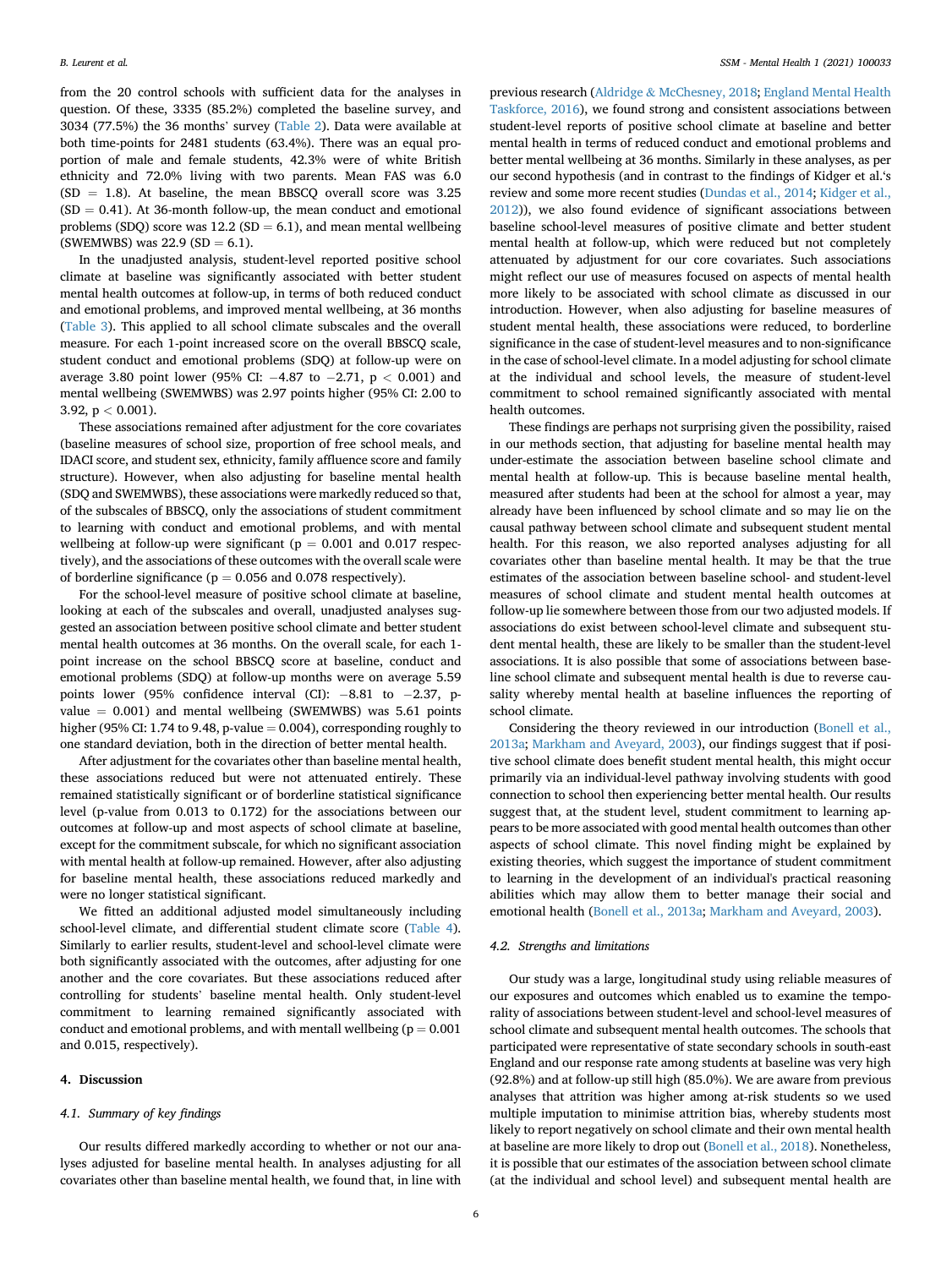somewhat reduced by such attrition.

Our measure of school climate identified sufficient variation between schools to enable assessments of the association of school-level climate with mental health. Of the subscales, only the subscale focused on commitment to learning was subject to limited variation between schools.

Our study was observational so any associations found cannot be assumed to be causal. As discussed in our methods section, our measure of school climate relied on student data collected near the end of their first year at secondary school. This ensured that students were able to provide information on their experiences and attitudes in relation to school climate. However, it also meant that schools climates may already have influenced student mental health, so that adjustment for baseline mental health may have over-adjusted for a variable which might plausibly lie on a causal pathway between school climate and subsequent student mental health.

It may be that measures of school-level climate that rely on aggregation of student-reported data do not measure school climate as well as objective measures. However, we think this is unlikely because students are more likely to be able to assess aspects of school climate, such as their relationships with teachers, engagement with learning and sense of active participation, than are measures based on external observations ([West et al., 2004\)](#page-7-27) or routine data ([Aveyard et al., 2004\)](#page-6-20). One option would be for measures of school climate to be based on student self-reports but from students in other year-groups so that there is less possibility of associations between school climate and mental being due to students' baseline mental health influencing the reporting of baseline school climate. Some items of the BBSCQ focus on individual student experiences and attitudes, while others focus on broader perceptions of how the school operates. Because our focus was on measuring student-reported school climate, this was appropriate. However, the BBSCQ scale would be less suitable as a measure of individual student engagement.

### 4.3. Conclusions and implications for research

Previously, there has been evidence for associations between a positive school-level climate and health risk behaviours (such as smoking, alcohol and drug use, violence and sexual risk behaviour [\(Bonell et al.,](#page-6-2) [2013b;](#page-6-2) [Peterson et al., 2020\)](#page-7-8)) but not mental health [\(Dundas et al., 2014;](#page-6-6) [Kidger et al., 2012](#page-7-7)). Our study provides mixed evidence because of the differences in results between models. If a positive school climate does promote better student mental health, this is most likely to occur via a mechanism involving individual-level commitment to school.

Future longitudinal studies should examine the associations of school climate on subsequent mental health outcomes. Such studies should ideally measure baseline mental health prior to students entering the school, and use measures of school climate based on reports from other students in the school.

### Funding

This study was funded by the National Institute for Health Research in England under its Public Health Research Board (12/153/60) and the Education Endowment Foundation (no grant code). The views expressed in this publication are those of the authors and do not necessarily reflect those of the UK NHS, the National Institute for Health Research or the Department of Health for England.

### Role of funder/sponsor

The funder/sponsor did not participate in the work.

### Declaration of competing interest

The authors have no competing interests relevant to this article to

disclose.

### Acknowledgements

This study was funded by the National Institute for Health Research in England under its Public Health Research Board (12/153/60). The views expressed in this publication are those of the authors and do not necessarily reflect those of the UK NHS, the National Institute for Health Research, or the Department of Health for England.

### References

- <span id="page-6-1"></span>[Aldridge, J. M., & McChesney, K. \(2018\). The relationships between school climate and](http://refhub.elsevier.com/S2666-5603(21)00033-5/sref1) [adolescent mental health and wellbeing: A systematic literature review.](http://refhub.elsevier.com/S2666-5603(21)00033-5/sref1) Int J Educ Res [Rev, 88](http://refhub.elsevier.com/S2666-5603(21)00033-5/sref1), 121–[145.](http://refhub.elsevier.com/S2666-5603(21)00033-5/sref1)
- <span id="page-6-20"></span>[Aveyard, P., Markham, W. A., Lancashire, E., Bullock, A., MacArthur, C., & Cheng, K. K.](http://refhub.elsevier.com/S2666-5603(21)00033-5/sref2) (2004). The infl[uence of school culture on smoking among pupils.](http://refhub.elsevier.com/S2666-5603(21)00033-5/sref2) Social Science & Medicine, 58[, 1767, 1870](http://refhub.elsevier.com/S2666-5603(21)00033-5/sref2).

<span id="page-6-14"></span>Bond, L., Personal communication 21 July. 2011.

- <span id="page-6-11"></span>[Bond, L., Patton, G., Glover, S., Carlin, J. B., Butler, H., Thomas, L., & Bowes, G. \(2004\).](http://refhub.elsevier.com/S2666-5603(21)00033-5/sref4) [The Gatehouse project: Can a multilevel school intervention affect emotional](http://refhub.elsevier.com/S2666-5603(21)00033-5/sref4) [wellbeing and health risk behaviours?](http://refhub.elsevier.com/S2666-5603(21)00033-5/sref4) Journal of Epidemiology & [Community Health,](http://refhub.elsevier.com/S2666-5603(21)00033-5/sref4) <sup>58</sup>[, 997](http://refhub.elsevier.com/S2666-5603(21)00033-5/sref4)–[1003.](http://refhub.elsevier.com/S2666-5603(21)00033-5/sref4)
- <span id="page-6-8"></span>[Bonell, C. P., Allen, E., Warren, E., McGowan, J., Bevilacqua, L., Jamal, F., Legood, R.,](http://refhub.elsevier.com/S2666-5603(21)00033-5/sref5) [Wiggins, M., Opondo, C., Mathiot, A., Sturgess, J., Fletcher, A., Sadique, Z.,](http://refhub.elsevier.com/S2666-5603(21)00033-5/sref5) [Elbourne, D., Christie, D., Bond, L., Scott, S., & Viner, R. M. \(2018\). Effects of the](http://refhub.elsevier.com/S2666-5603(21)00033-5/sref5) [learning together intervention on bullying and aggression in English secondary](http://refhub.elsevier.com/S2666-5603(21)00033-5/sref5) [schools \(INCLUSIVE\): A cluster randomised controlled trial.](http://refhub.elsevier.com/S2666-5603(21)00033-5/sref5) Lancet, 392, 2452–[2464.](http://refhub.elsevier.com/S2666-5603(21)00033-5/sref5)
- <span id="page-6-16"></span>[Bonell, C. P., Beaumont, E., Dodd, M., Elbourne, D., Bevilacqua, L., Mathiot, A.,](http://refhub.elsevier.com/S2666-5603(21)00033-5/sref6) [McGowan, J., Sturgess, J., Warren, E., Viner, R., & Allen, E. \(2019b\). The effects of](http://refhub.elsevier.com/S2666-5603(21)00033-5/sref6) [school environments on student risk behaviours: Evidence from longitudinal study of](http://refhub.elsevier.com/S2666-5603(21)00033-5/sref6) [secondary schools in England.](http://refhub.elsevier.com/S2666-5603(21)00033-5/sref6) Journal of Epidemiology & [Community Health, 73](http://refhub.elsevier.com/S2666-5603(21)00033-5/sref6), [502](http://refhub.elsevier.com/S2666-5603(21)00033-5/sref6)–[508](http://refhub.elsevier.com/S2666-5603(21)00033-5/sref6).
- <span id="page-6-9"></span>[Bonell, C., Blakemore, S. J., Fletcher, A., & Patton, G. \(2019a\). Role theory of schools and](http://refhub.elsevier.com/S2666-5603(21)00033-5/sref7) adolescent health. [Lancet Child Adolesc Health, 3](http://refhub.elsevier.com/S2666-5603(21)00033-5/sref7), P742–[P748](http://refhub.elsevier.com/S2666-5603(21)00033-5/sref7).
- <span id="page-6-2"></span>[Bonell, C. P., Parry, W., Wells, H., Jamal, F., Fletcher, A., Harden, A., Thomas, J.,](http://refhub.elsevier.com/S2666-5603(21)00033-5/sref8) [Campbell, R., Petticrew, M., Murphy, S., Whitehead, M., & Moore, L. \(2013b\). The](http://refhub.elsevier.com/S2666-5603(21)00033-5/sref8) [effects of the school environment on student health: A systematic review of multi](http://refhub.elsevier.com/S2666-5603(21)00033-5/sref8)[level studies.](http://refhub.elsevier.com/S2666-5603(21)00033-5/sref8) Health & [Place, 21](http://refhub.elsevier.com/S2666-5603(21)00033-5/sref8), 180–[191](http://refhub.elsevier.com/S2666-5603(21)00033-5/sref8).
- <span id="page-6-15"></span>[Bonell, C. P., Shackleton, N., Fletcher, A., Jamal, F., Allen, E., Mathiot, A., Markhamg, W.,](http://refhub.elsevier.com/S2666-5603(21)00033-5/sref9) [Aveyard, P., & Viner, R. \(2017\). Student- and school-level belonging and](http://refhub.elsevier.com/S2666-5603(21)00033-5/sref9) [commitment and student smoking, drinking and misbehaviour.](http://refhub.elsevier.com/S2666-5603(21)00033-5/sref9) Health Education, 76, [206](http://refhub.elsevier.com/S2666-5603(21)00033-5/sref9)–[220](http://refhub.elsevier.com/S2666-5603(21)00033-5/sref9).
- <span id="page-6-7"></span>[Bonell, C. P., Wells, H., Harden, A., Jamal, F., Fletcher, A., Thomas, J., Campbell, R.,](http://refhub.elsevier.com/S2666-5603(21)00033-5/sref10) [Petticrew, M., Whitehead, M., Murphy, S., & Moore, L. \(2013c\). The effects on](http://refhub.elsevier.com/S2666-5603(21)00033-5/sref10) [student health of interventions modifying the school environment: Systematic](http://refhub.elsevier.com/S2666-5603(21)00033-5/sref10) review. [Journal of Epidemiology](http://refhub.elsevier.com/S2666-5603(21)00033-5/sref10) & [Community Health, 67](http://refhub.elsevier.com/S2666-5603(21)00033-5/sref10), 677–[681](http://refhub.elsevier.com/S2666-5603(21)00033-5/sref10).
- <span id="page-6-0"></span>[Bonell, C., Wells, H., Harden, A., Murphy, S., & Thomas, J. \(2013a\). Theories of how the](http://refhub.elsevier.com/S2666-5603(21)00033-5/sref11) [school environment impacts on student health: Systematic review.](http://refhub.elsevier.com/S2666-5603(21)00033-5/sref11) Health & [Place, 24](http://refhub.elsevier.com/S2666-5603(21)00033-5/sref11), [242](http://refhub.elsevier.com/S2666-5603(21)00033-5/sref11)–[249](http://refhub.elsevier.com/S2666-5603(21)00033-5/sref11).
- <span id="page-6-17"></span>[Clarke, A., Friede, T., Putz, R., Ashdown, J., Martin, S., Blake, A., Adi, Y., Parkinson, J.,](http://refhub.elsevier.com/S2666-5603(21)00033-5/sref12) [Flynn, P., Platt, S., & Stewart-Brown, S. \(2011\). Warwick-Edinburgh Mental Well-](http://refhub.elsevier.com/S2666-5603(21)00033-5/sref12)[Being Scale \(WEMWBS\): Validated for teenage school students in England and](http://refhub.elsevier.com/S2666-5603(21)00033-5/sref12) [Scotland. A mixed methods assessment.](http://refhub.elsevier.com/S2666-5603(21)00033-5/sref12) BMC Public Health, 11, 487.
- <span id="page-6-5"></span>[Cook, T. D., Herman, M. R., Phillips, M., & Settersten, R. A. \(2002\). Some ways in which](http://refhub.elsevier.com/S2666-5603(21)00033-5/sref13) [neighborhoods nuclear families, friendship groups, and schools jointly affect changes](http://refhub.elsevier.com/S2666-5603(21)00033-5/sref13) [in early adolescent development.](http://refhub.elsevier.com/S2666-5603(21)00033-5/sref13) Child Development, 73, 1283–[1309](http://refhub.elsevier.com/S2666-5603(21)00033-5/sref13).
- <span id="page-6-3"></span>[Coulter, R. W. S., Birkett, M., Corliss, H. L., Hatzenbuehler, M. L., Mustanski, B., & D](http://refhub.elsevier.com/S2666-5603(21)00033-5/sref14) [Stall, R. \(2016\). Associations between LGBTQ-af](http://refhub.elsevier.com/S2666-5603(21)00033-5/sref14)firmative school climate and adolescent drinking behaviors. [Drug and Alcohol Dependence, 161](http://refhub.elsevier.com/S2666-5603(21)00033-5/sref14), 340–[347](http://refhub.elsevier.com/S2666-5603(21)00033-5/sref14).
- <span id="page-6-19"></span>[Currie, C., Molcho, M., Boyce, W., Holstein, B., Torsheim, T., & Richter, M. \(2008\).](http://refhub.elsevier.com/S2666-5603(21)00033-5/sref15) [Researching health inequalities in adolescents: The development of the health](http://refhub.elsevier.com/S2666-5603(21)00033-5/sref15) [behaviour in school-aged children \(HBSC\) family af](http://refhub.elsevier.com/S2666-5603(21)00033-5/sref15)fluence scale. Social Science & [Medicine, 66](http://refhub.elsevier.com/S2666-5603(21)00033-5/sref15), 1429–[1436.](http://refhub.elsevier.com/S2666-5603(21)00033-5/sref15)
- <span id="page-6-18"></span>Department for Education. (2015). IDACI score and rank of IDACI London. DfE. Available from: <http://www.education.gov.uk/cgi-bin/inyourarea/idaci.pl>.
- <span id="page-6-6"></span>[Dundas, R., Leyland, A. H., & Macintyre, S. \(2014\). Early-life school, neighborhood, and](http://refhub.elsevier.com/S2666-5603(21)00033-5/sref17) family infl[uences on adult health: A multilevel cross-classi](http://refhub.elsevier.com/S2666-5603(21)00033-5/sref17)fied analysis of the [Aberdeen children of the 1950s study.](http://refhub.elsevier.com/S2666-5603(21)00033-5/sref17) American Journal of Epidemiology, 180, [197](http://refhub.elsevier.com/S2666-5603(21)00033-5/sref17)–[207](http://refhub.elsevier.com/S2666-5603(21)00033-5/sref17).
- <span id="page-6-4"></span>[Durlak, J. A., Weissberg, R. P., & Dymnicki, A. B. \(2011\). The impact of enhancing](http://refhub.elsevier.com/S2666-5603(21)00033-5/sref18) [students' social and emotional learning: A meta-analysis of school-based universal](http://refhub.elsevier.com/S2666-5603(21)00033-5/sref18) interventions. [Child Development, 82](http://refhub.elsevier.com/S2666-5603(21)00033-5/sref18), 405–[432](http://refhub.elsevier.com/S2666-5603(21)00033-5/sref18).
- <span id="page-6-13"></span>[Earl, L., Torrance, N., Sutherland, S., Fullan, M., & Ali, A. S. \(2003\).](http://refhub.elsevier.com/S2666-5603(21)00033-5/sref19) Manitoba school improvement program final evaluation report[. Toronto: Ontario Institute for Studies in](http://refhub.elsevier.com/S2666-5603(21)00033-5/sref19) [Education.](http://refhub.elsevier.com/S2666-5603(21)00033-5/sref19)
- <span id="page-6-10"></span>[von Elim, E., Altman, D. G., & Egger, M. \(2007\). Strengthening the reporting of](http://refhub.elsevier.com/S2666-5603(21)00033-5/sref20) [observational studies in epidemiology \(STROBE\) statement: Guidelines for reporting](http://refhub.elsevier.com/S2666-5603(21)00033-5/sref20) observational studies. [British Medical Journal, 335](http://refhub.elsevier.com/S2666-5603(21)00033-5/sref20), 806–[808.](http://refhub.elsevier.com/S2666-5603(21)00033-5/sref20)
- <span id="page-6-12"></span>[Epstein, J. L., & McPartland, J. M. \(1976\). The concept and measurement of the quality of](http://refhub.elsevier.com/S2666-5603(21)00033-5/sref21) school life. [American Educational Research Journal, 13](http://refhub.elsevier.com/S2666-5603(21)00033-5/sref21), 15–[30](http://refhub.elsevier.com/S2666-5603(21)00033-5/sref21).